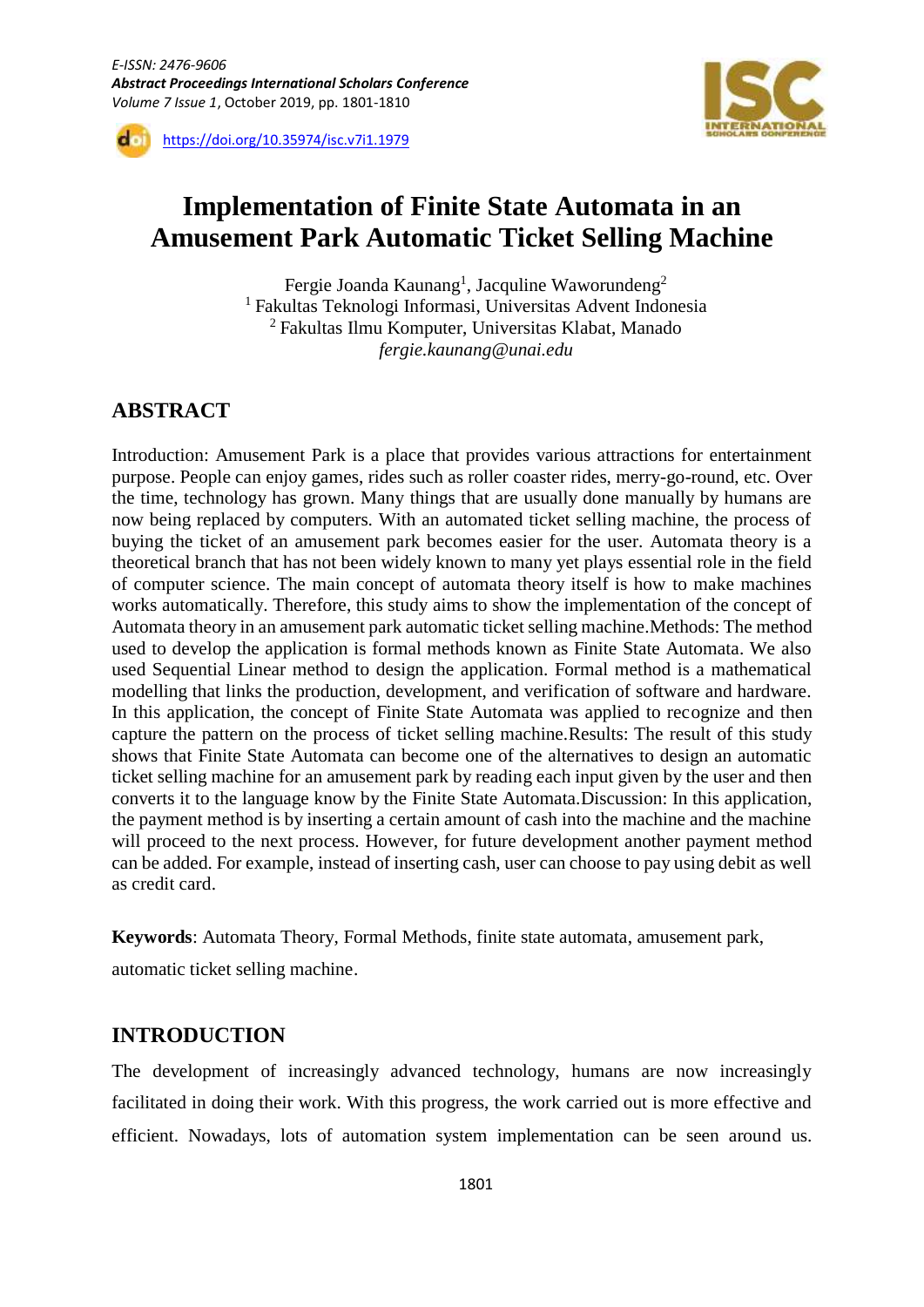Automation system itself refers to a condition where devices, tools, as well as process are done without any manual intervention. Amusement Park is a place that provides various attractions for entertainment purpose. People can enjoy games, rides such as roller coaster rides, merrygo-round, etc. Over the time, technology has grown. Many things that are usually done manually by humans are now being replaced by computers. With an automated ticket selling machine, the process of buying the ticket of an amusement park becomes easier for the user. Automata theory is a theoretical branch that has not been widely known to many yet plays essential role in the field of computer science. The main concept of automata theory itself is how to make machines works automatically. This concept has been used in many aspects such as in completing the study card plan for college students, application to introduce the alphabets to toddlers, etc. Therefore, this study aims to show the implementation of the concept of Automata theory in an amusement park automatic ticket selling machine.

### **LITERATURE REVIEW**

Finite state automata is an abstract machine in the form of a mathematical model system with discrete inputs and outputs that can recognize the simplest language (regular language) and can be implemented in a real way. Finite State Automata is a mathematical model that receives input and output that has a finite number of states and can move from one state to another based on input and transition functions (Putra, 2017). Finite state machine (FSM) or finite state automata is a part of formal method which is a control system design methodology that describes the behavior or working principle of the system using the following three things: State, event and action (Rahadian, Suyatno, & Maharani, 2017). At one time in a significant period of time, the system will be in an active state. Meaning that the system can be in any active configurations. The system can switch or transition to another state if it gets input or certain events, both originating from external devices or components in the system itself. This state transition is generally also accompanied by actions taken by the system when responding to the input that occurs. These actions can be simple actions or involve a relatively complex set of processes (Setiawan, 2006). The working principle of Finite State Automata are as follows: (1) Receive input strings, (2) Read (scan substring) initial character with control depends on the initial state, (3) With control and initial character that has been read, the state will move to a new state, (4) The process continues until all strings are absorbed or read, (5) If the last state are in the set of predetermined final states, then the string is received or recognized by the Finite State Automata. If not, then the string is rejected or not recognized by finite state machine (Utdirartatmo, 2005). Formally the FSA is stated in 5 tuples, which are (Hopcroft, 2008):  $M = (Q, \Sigma, \delta, S, F)$  where:

 $Q =$ The set of states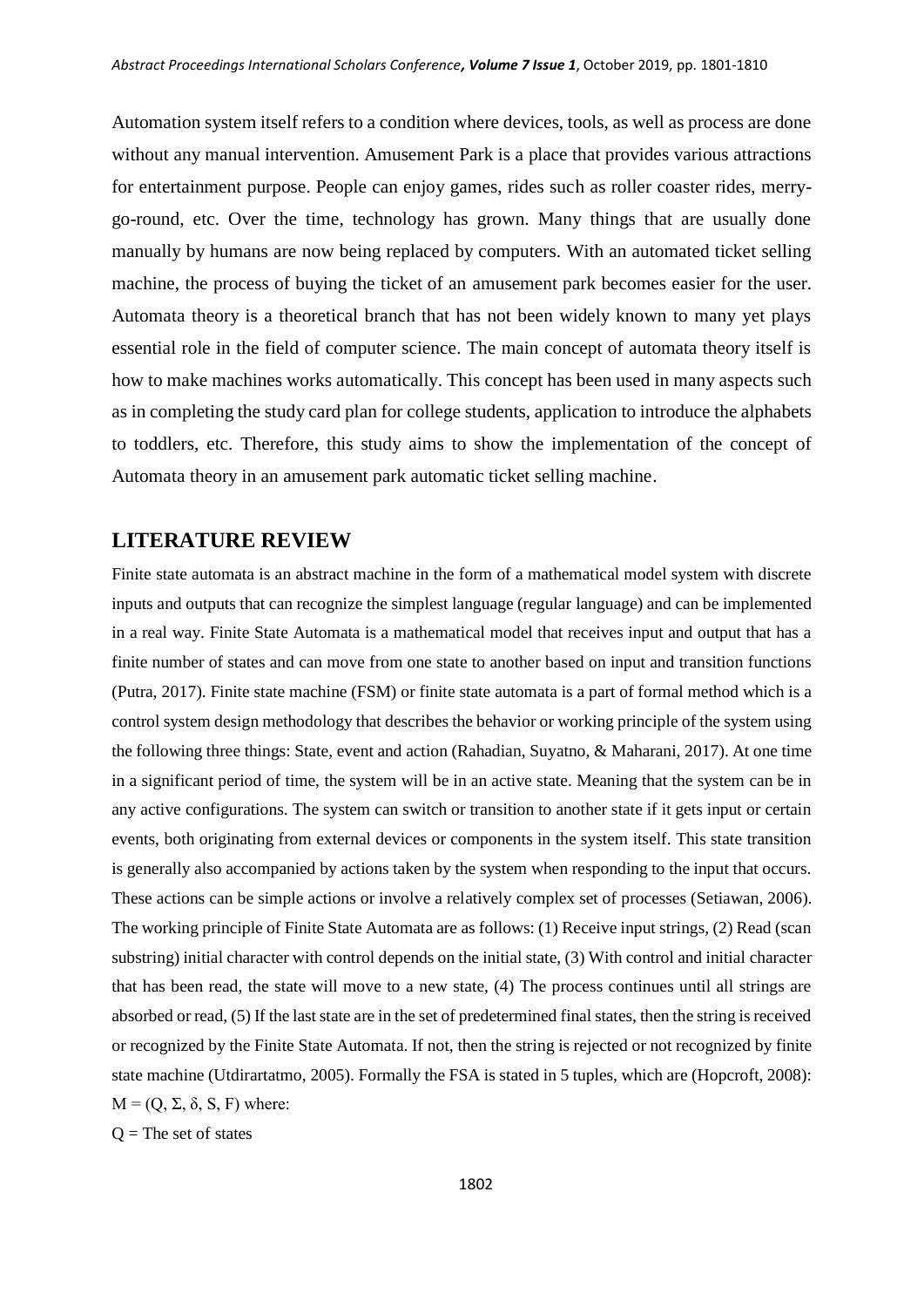- $\Sigma$  = The set of input symbol
- $\delta$  = Transition Function
- $S =$  Initial state/initial position
- $F =$ Final state/accepting state

Transition diagram has been used to represent and visualize finite state automata as shown in Figure 1 (Linz, 2006). The circle represents the state, the label on the circle is the name of the state, the arrow indicates a transition or displacement state, a circle that is preceded by a bow without a label indicating state initial, and finally the double circle represents the final state.



Figure 1: **Example of transition diagram for finite state automata**

An example of finite state system can be seen on the Farmer Crosses River problem. A farmer or a man (M) with a goat (G), wolf (W) and a box of cabbage (C) wants to cross a river. They are initially on the left bank of the river. There is boat that is large enough to carry two items which is the farmer and only one of the other three items. The farmer and his troupe wish to cross to the right side of the river, and he can bring each across, one at a time. However, if the farmer leaves the wolf and the goat alone on one shore, the goat will be eaten by the wolf. If the goat and the box of cabbage are left alone on the shore, the goat will eat the cabbage. The problem is how can the farmer and his entourage successfully cross the river without the goat or cabbage being eaten? Figure 1 (Hopcroft, 2008) shows the solution of the problem using finite state system.



Figure 2: **Transition Diagram for wolf, goat, and box of cabbage problem**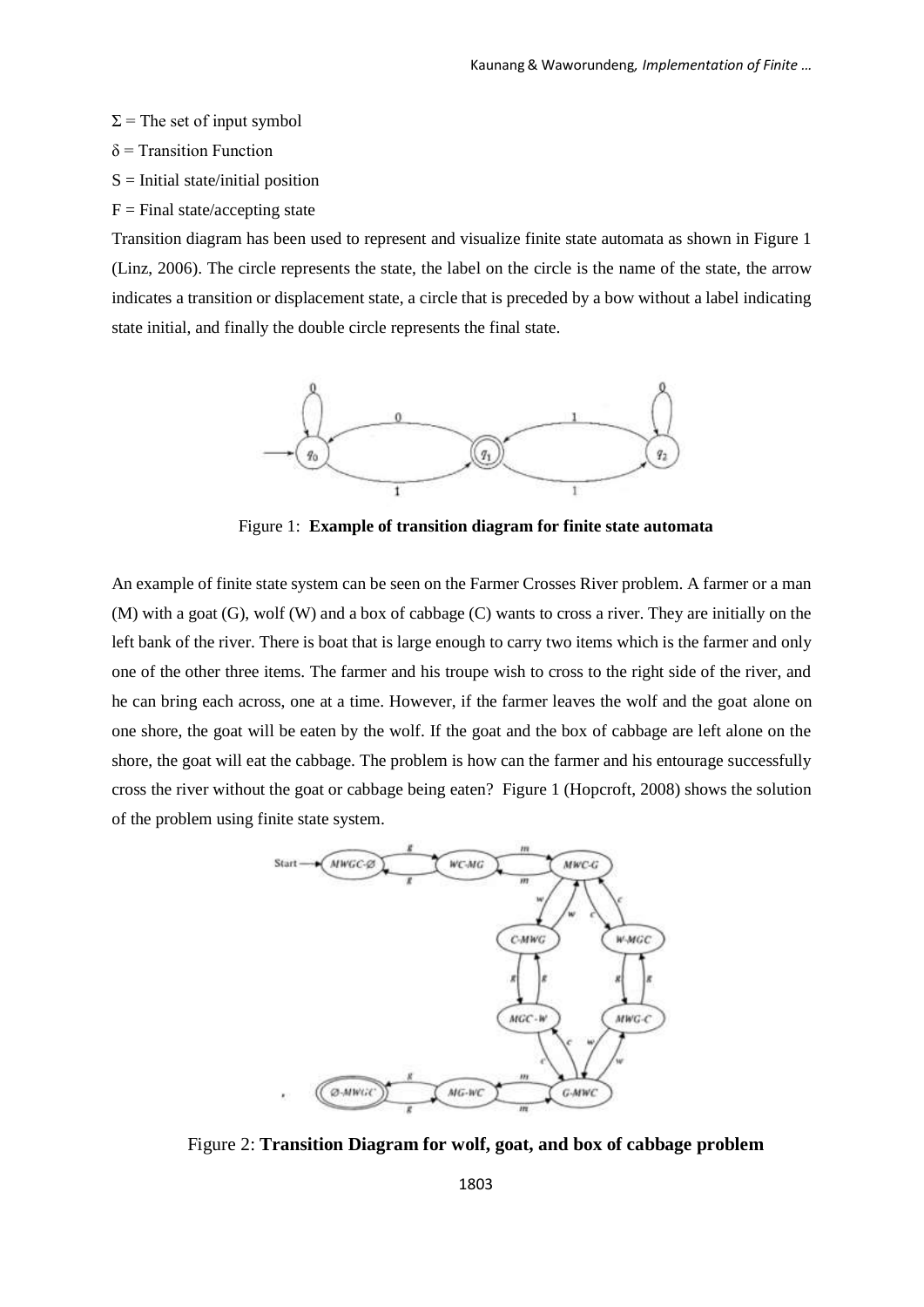Each oval or circle in Figure 1 represents the states in finite state machine. The label of each state represents the current situation of the problem. For example, the state label WC-MG indicates that the wolf and the box of cabbage are on the left bank, while the farmer and the goat are on the right bank. Therefore, the starting of the problem is the state named MWGC- $\phi$  and the final state is represented with double circle which is the ∅-MWGC state. The labelled arrows represent the transition each time the boat move. The labels 'm', 'c', 'g', and 'w' are the items carried during the movement of the boat accordingly which in finite automata machine they are the input symbols. There are two possible outputs of finite state machine which are 'accept' or 'error'. The accept output indicates that a final state has been reached. There are two solution for the wolf, goat and box of cabbage problem as can be seen by observing the paths from the starting state to the final state.

Finite state automata have two different types. The first type of automaton is the finite accepters which the operations are deterministic. This type of automaton is known as Deterministic Finite Automata (DFA). DFA is formally defined by quintuple as mentioned before. This DFA works in the following manner. Firstly, it is assumed to be in the starting state. The input mechanism that will be read by the machine is the leftmost symbol of the input string. Every time the automaton moves, the input mechanism increments one position to the right. Meaning that each move of the automaton consumes one input symbol. The automaton can only read one symbol on each step and the input mechanism can move only from left to right. The transitions from one state to another define the transition function (Linz, 2006).

The second type of automaton is non-deterministic finite state automata (NFA/NDFA). In NFA it is possible for one symbol to cause a transition to more than one condition and provides several possible movements so that the output cannot be ascertained. In addition, it is also possible to make a spontaneous transition or the ε (epsilon) transition.

#### **METHODS**

This research combined two methods to analyze and design the application. Formal method is a mathematical modeling used to bridge (formal specifications) the manufacture, development and verification of hardware and software, which functions in the initial design to test results (Jackson, 1998). The waterfall or sequential linear method as well as formal method. The waterfall method has several stages and must be done sequentially, namely Requirements, Design, Implementation, Verification, and Maintenance (Balaji & Murugaiyan, 2012). The reason we used waterfall model is because the requirements of this application are clear enough since this is a simple and short application.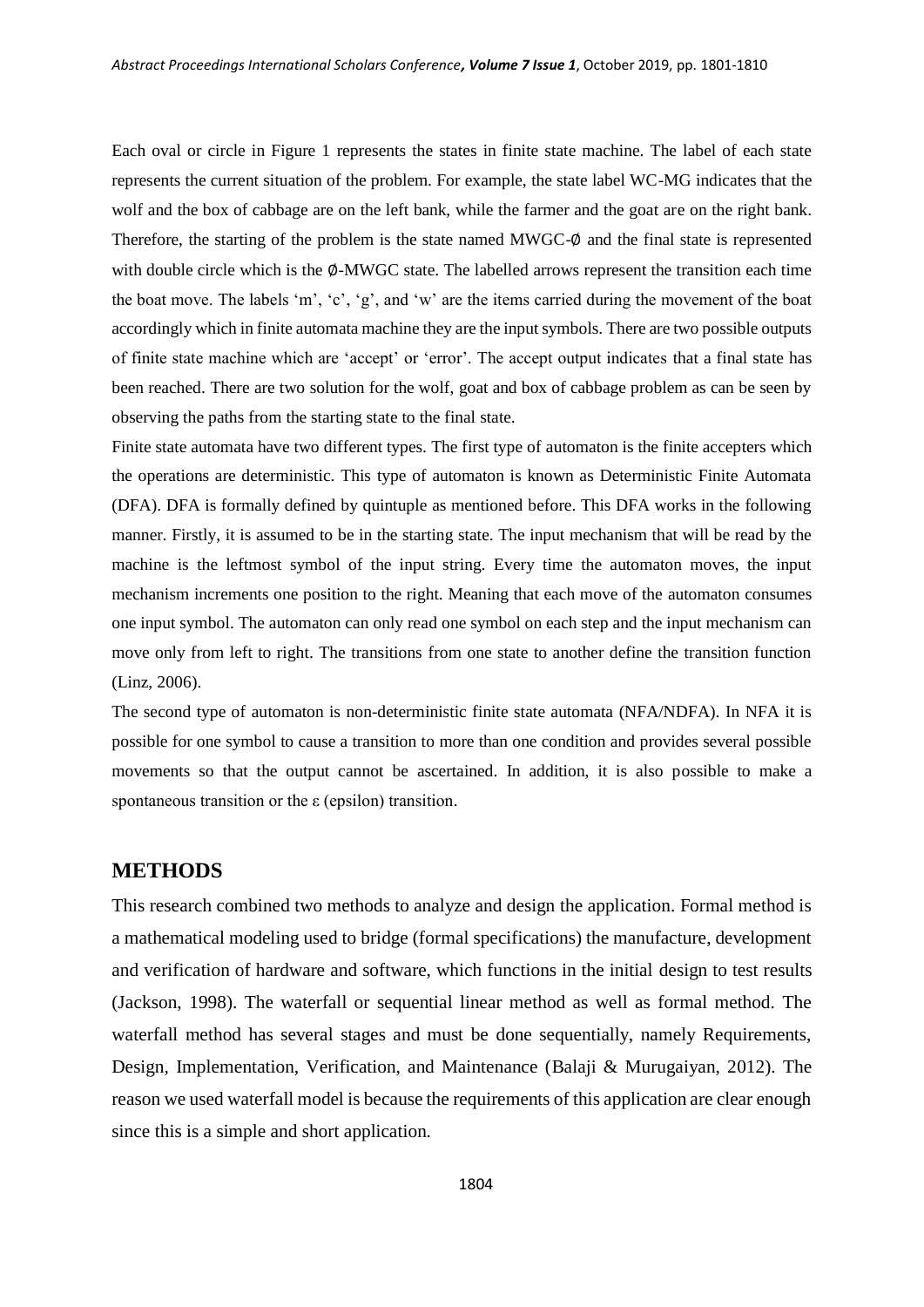

Figure 3: **The Waterfall Model Life Cycle**

In the first stage, the requirements stage we determined the requirements such as the function and the purpose of the application. In this stage, we also analyze the requirements using the formal method which will be explain in detail later. The design stage is when we develop the design of the application based on the previous requirements in the first stage. The result of this stage is the architectural design of the system. The next stage is the implementation stage. In this stage based on the input and design from the previous stage we will develop a program as the implementation of the previous stage. In verification stage, testing is done to capture any problems before the installation of the system. Finally, in maintenance stage we are going to do some modification if needed.

## **RESULTS**

Figure 4 shows the flowchart of how the ticket selling machine works. The initial state of the machine is idle. Meaning that, it will do nothing if there is no input given to the machine. The input of this machine the nominal of the money. When user input some money into the selling machine, it will then ask the user to input the amount of tickets the user wants to buy. The machine will calculate the nominal or amount of the money and the amount of tickets. It will then check if the total money is not enough then it will return a message to the user that the money inserted is not enough and ask the user to input another amount of ticket. If the total money is enough or more than the amount they need to pay, the machine will print out the tickets and then gives some change if any.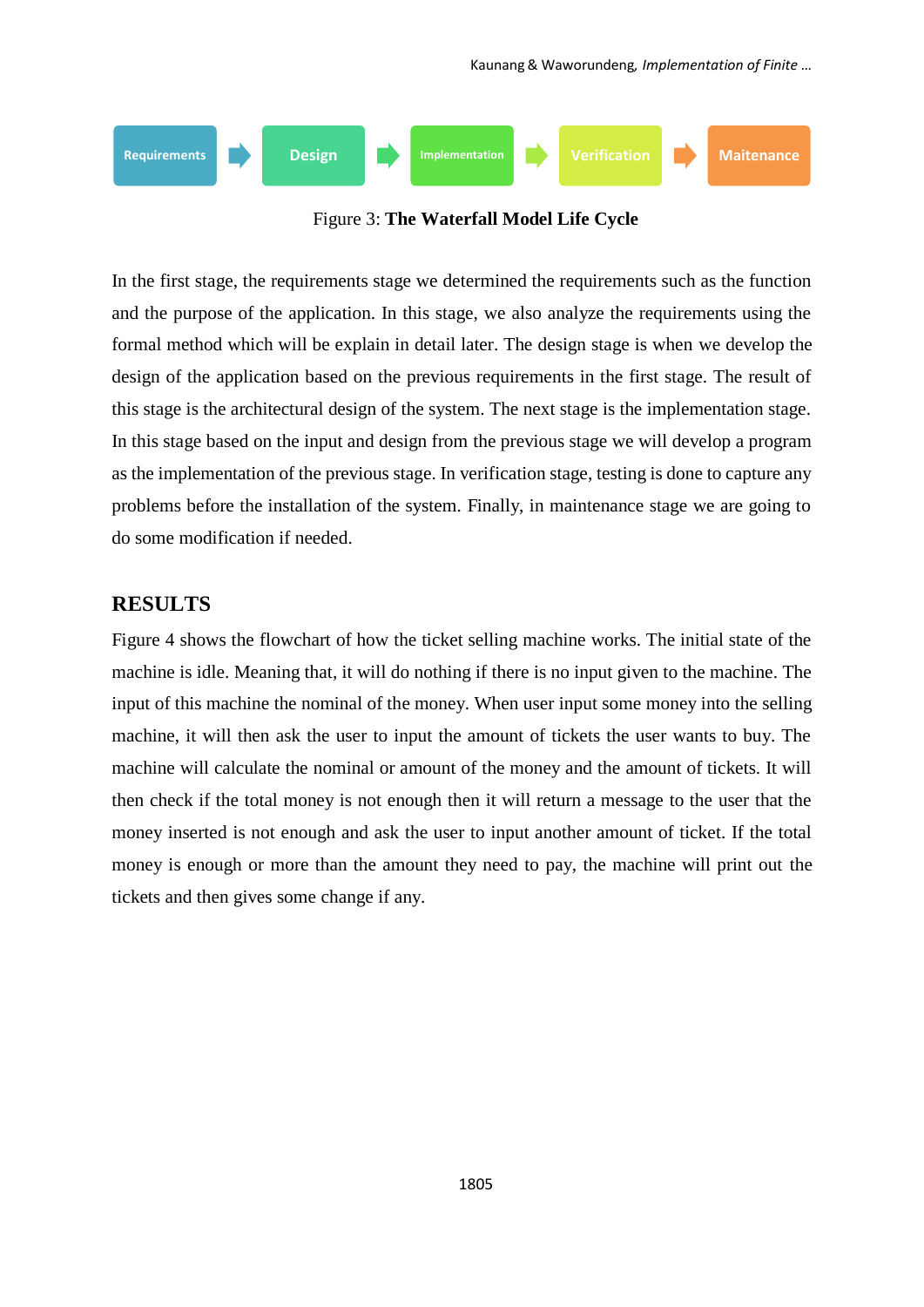*Abstract Proceedings International Scholars Conference, Volume 7 Issue 1*, October 2019, pp. 1801-1810



Figure 4**: Flowchart of ticket selling machine**

Based on this flowchart, we build a state transition diagram using the finite state automata concepts. The state transition diagram is provided in Figure 5.



Figure 5: **The State Transition Diagram**

Figure 5 shows the process of purchasing the tickets from the selling machine. The formal definitions are as follows:

$$
Q = \{A, B, C, D, E, F\}
$$
  
\n
$$
\Sigma = \{0, 1\}
$$
  
\n
$$
\delta = \{((A, 1)B), ((A, 0)C), ((B, 1)D), ((B, 0)C), ((D, 1)E), ((D, 0)C), ((E, 0)F), ((E, 1)F)\}
$$
  
\n
$$
S = A
$$
  
\n
$$
F = \{E, F\}
$$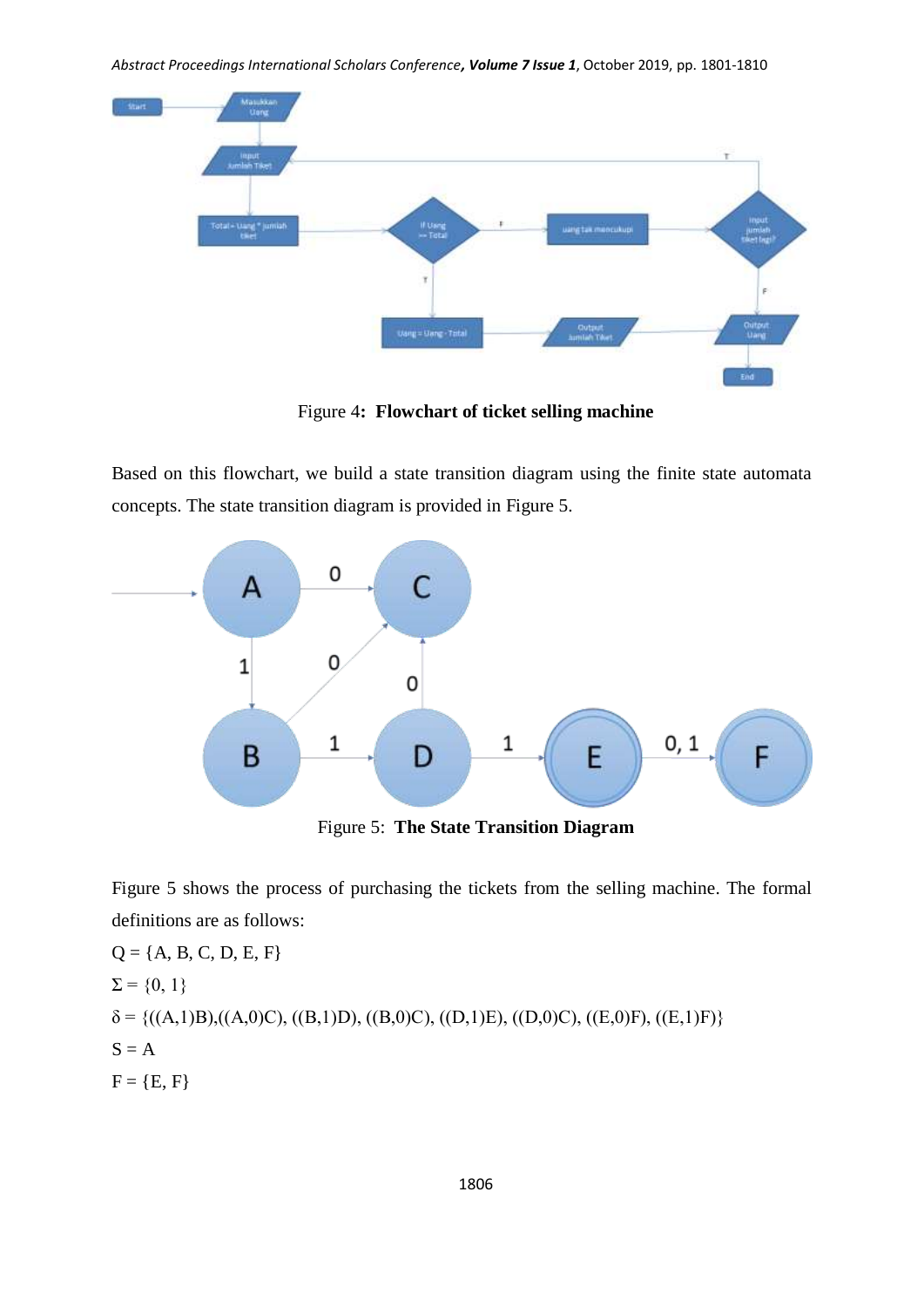| <b>State</b> | <b>Description</b>     |
|--------------|------------------------|
|              | Initial State (Idle)   |
|              | <b>Amount of Money</b> |
|              | Exit/Cancel            |
|              | Amount of Ticket(s)    |
|              | Prints Ticket(s)       |
|              | Give change            |

#### Table 1: **State name and its description**

#### Table 2: **The input symbols description**

| <b>Input Symbols</b> | <b>Description</b> |
|----------------------|--------------------|
|                      | Not Selected       |
|                      | Selected           |

Table 1 provides the description of each state while Table 2 shows the meaning of the input symbols. For example, assume the machine is in the initial state, when it receives or read 1, meaning that the process will continue to another state in this case state B, and so on. The double circle states are final or accepting states which in this problem the machine will accept successfully when it reaches either state E or state F.

| Saldo:     | Rp. 2000    |            |
|------------|-------------|------------|
| Rp. 1.000  | Rp. 2.000   | Rp. 5.000  |
| Rp. 10.000 | Rp. 20.000  | Rp. 50.000 |
|            | Rp. 100.000 |            |
|            |             |            |

1807 Figure 6: **Interface design of initial state of the application**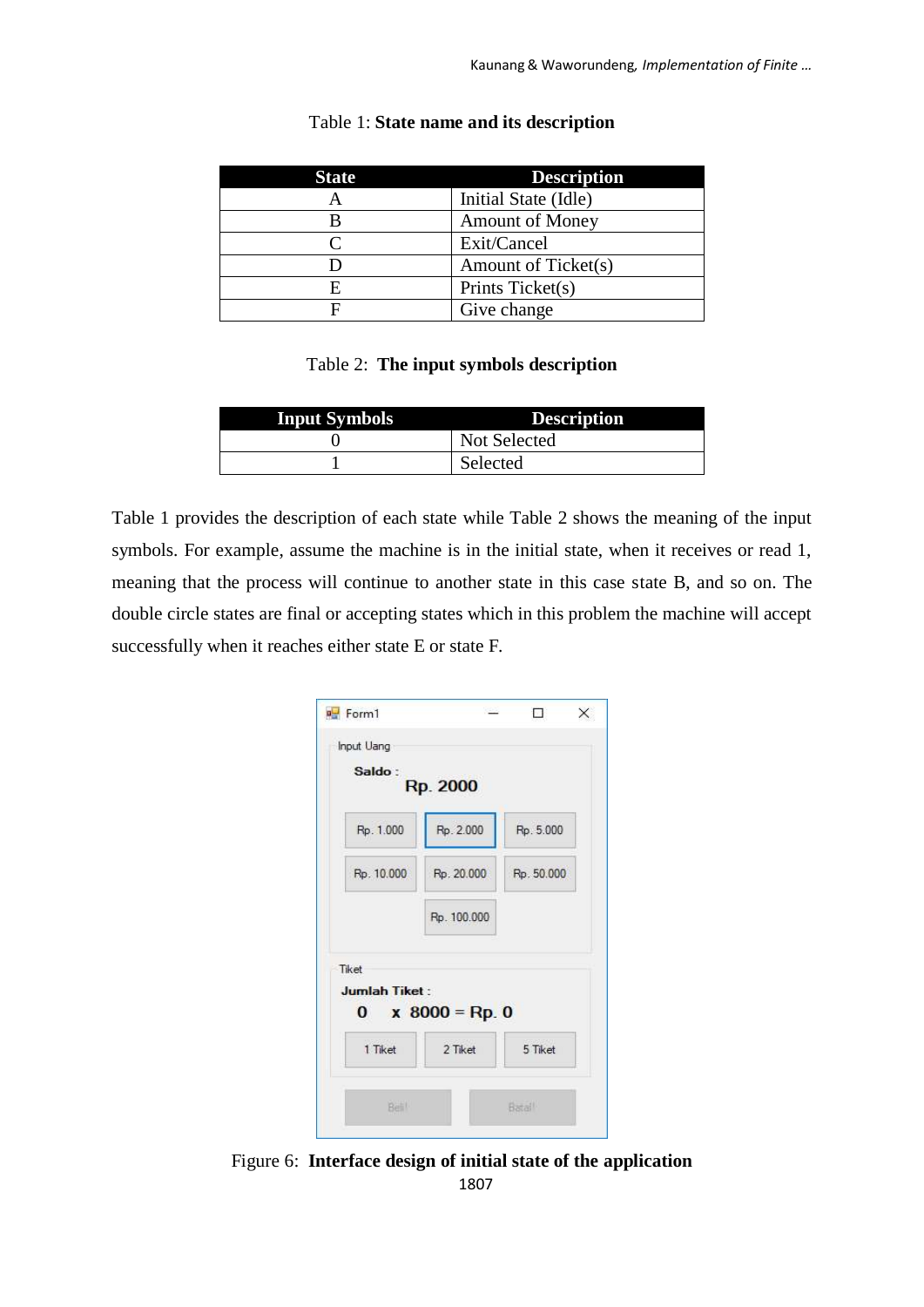The interface design of the application can be seen in Figure 6, 7, 8. Figure 6 shows the interface when nothing is inserted into the machine. Figure 7 shows the interface when the money is inserted into the machine and the amount of ticket has been chosen. Figure 8 is the a dialog box when the user has been successfully finish the transaction.

| Saldo:        | Rp. 2000                    |            |
|---------------|-----------------------------|------------|
| Rp. 1.000     | Rp. 2.000                   | Rp. 5.000  |
| Rp. 10.000    | Rp. 20.000                  | Rp. 50.000 |
|               |                             |            |
| Tiket         | Rp. 100.000                 |            |
| Jumlah Tiket: | 2 $\times$ 8000 = Rp. 16000 |            |

Figure 7: **Interface design after the money has been inserted and amount of tickets has been chosen**

| Pembelian Berhasil! Silahkan Ambil Tiket Anda! |  |
|------------------------------------------------|--|
|                                                |  |

Figure 8: **Interface design after the transaction is complete.**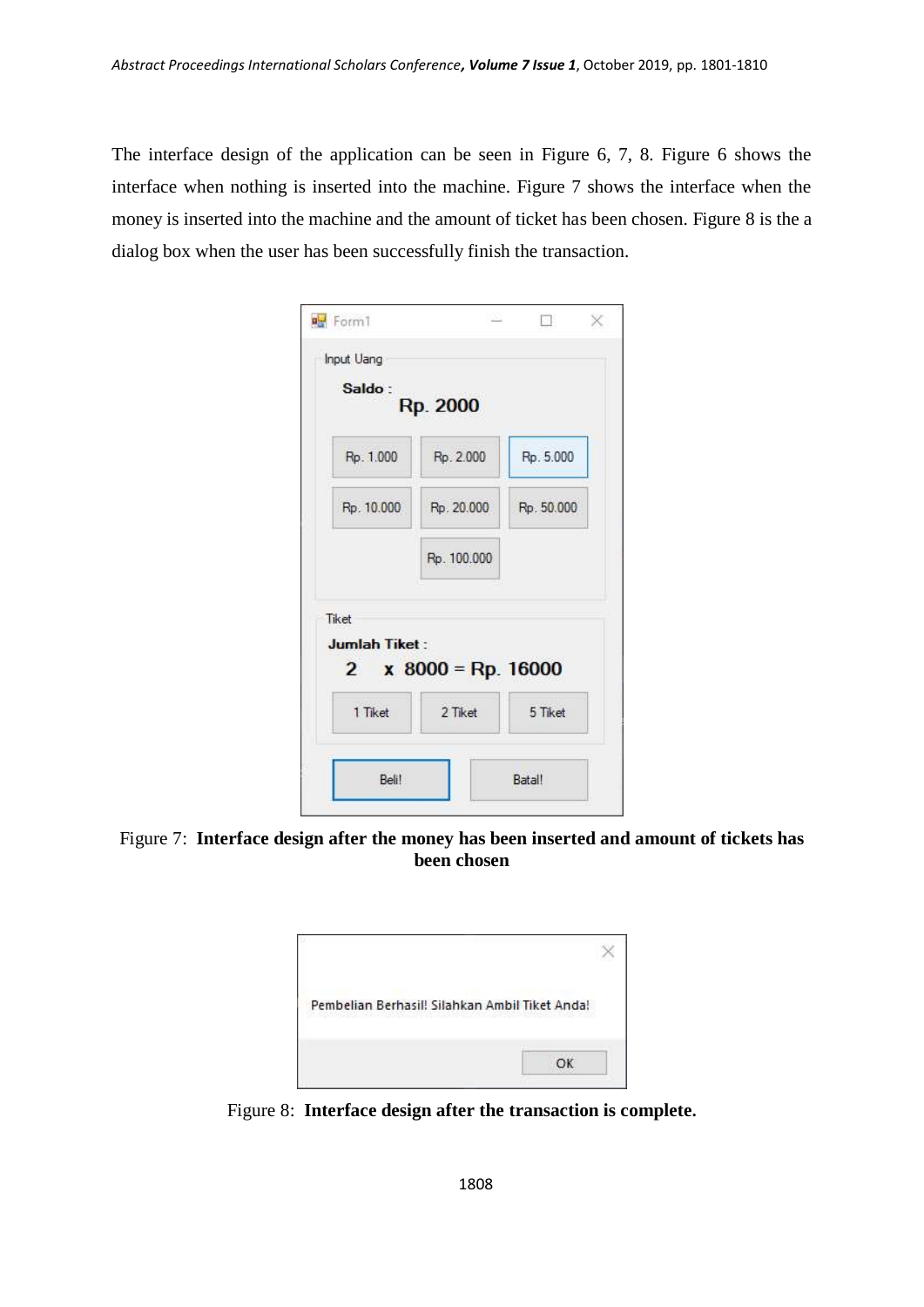#### **DISCUSSION**

The aim of this study is to show the implementation of the concept of Automata theory in an amusement park automatic ticket selling machine. There are many methodologies can be used as the solution, however the results of this study show that Finite State Automata can be one of the methods to analyze how a ticket selling machine works. Using formal method we can defined a problem as well as design the solution of the problem. This shows that Automata Theory is an important field of study for it can be used to solve problems specifically in an automated system.

However, the analysis of this study is very simple. The configuration we used to implement the ticket selling machine basic logic is very limited. In this application, the payment method is by inserting a certain amount of cash into the machine and the machine will proceed to the next process. However, for future development another payment method can be added. For example, instead of inserting cash, user can choose to pay using debit as well as credit card. Other than that, another configuration can be added, such as the development of the basic logic used to develop the finite state automata analysis. For example, the state transition diagram can be expanded and have the calculation of the amount of money inserted and the amount of tickets.

#### **Conclusion**

Based on the results, it can be concluded that Finite State Automata can be used as a logical basis in designing automatic ticket selling machines and making it easier for consumers to buy tickets in an amusement park.